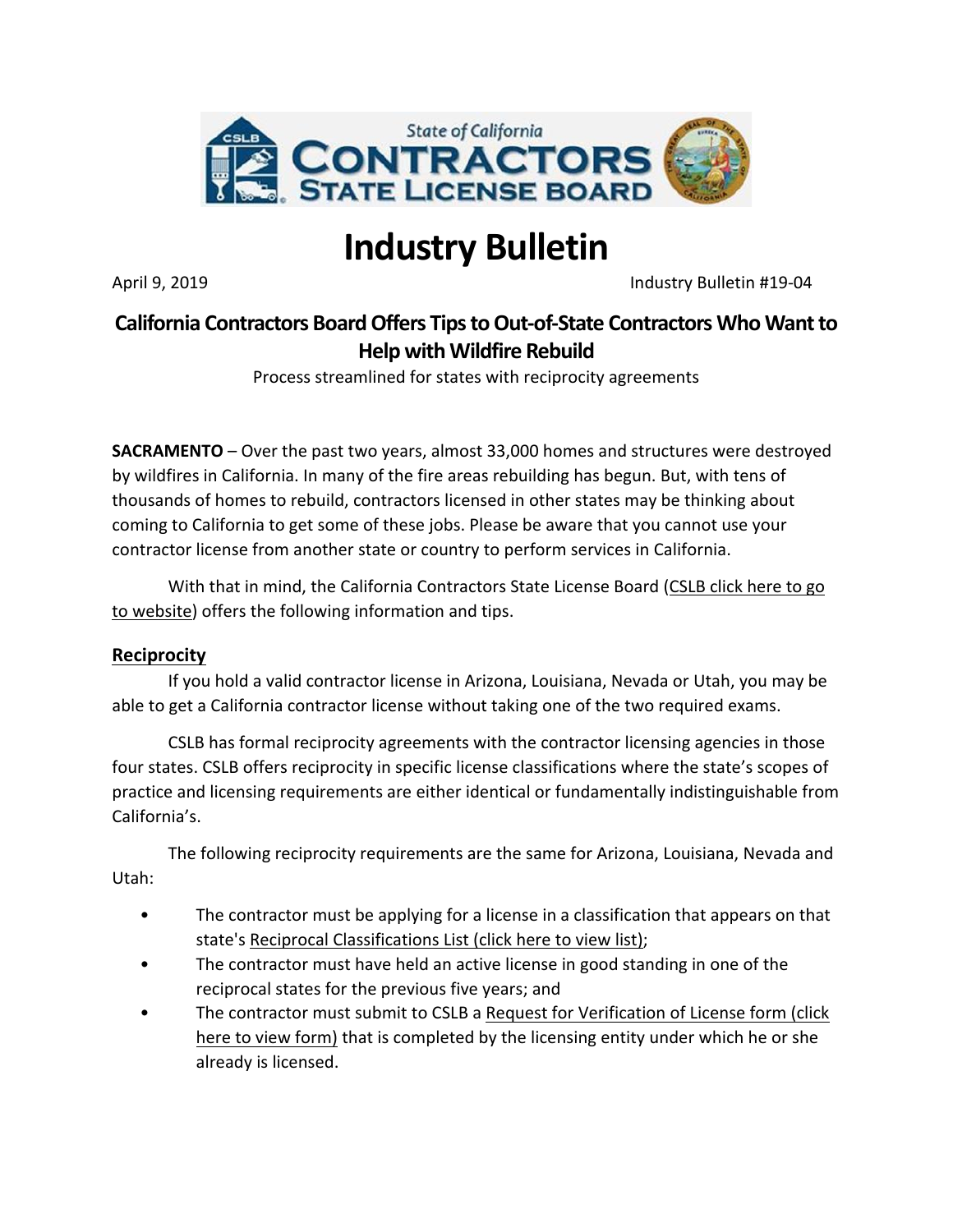If you are granted reciprocity, CSLB may waive the trade exam. Each application is evaluated on a case-by-case basis. But, CSLB holds the right to require that exam. You still will be required to take the business law exam.

#### **States without Reciprocity Agreements**

For those states where reciprocity agreements aren't in-place, contractors must go through the traditional application process, which is outlined with information in the resource links below.

CSLB is also accepting requests to expedite applications for those planning to work in any of the state's disaster areas. To request an expedited application, please send an email to Licensing division Chief Justin Paddock at: justin.paddock@cslb.ca.gov (click here to email [Justin\).](justin.paddock@cslb.ca.gov) Your email must list the specific disaster area(s) where you plan to work. You should also include a copy of your email request with your application packet.

#### **Enforcement**

CSLB works with local and state partnering agencies to conduct regular sweeps and checks in the various fire zones around the state. As needed, undercover sting operations are also conducted, targeting those contracting without a license.

If you're caught contracting without a California license, you'll likely have to appear before a Superior Court judge to answer to misdemeanor charges that can carry a potential sentence of up to six months in jail and/or a \$5,000 fine, and/or an administrative fine of \$200 to \$15,000. If you continue contracting illegally, the penalties become more severe. A second conviction results in a mandatory 90-day jail sentence and a fine of 20 percent of the contract price or \$5,000.

If you illegally use another person's California contractor's license or try to mislead consumers into believing you are licensed in California, you can be charged with a felony. Also, anyone who contracts for work in a disaster area without an active California contractor license could face felony charges. If convicted of a felony, you may have to serve time in state prison.

You should also be aware that consumers are not legally required to pay a person who is not state-licensed, and if you don't have a California contractor license, you cannot sue a consumer for non-payment.

CSLB welcomes all qualified contractors from other states to come to California, get properly licensed, and help wildfire survivors rebuild their lives.

#### **Resources**